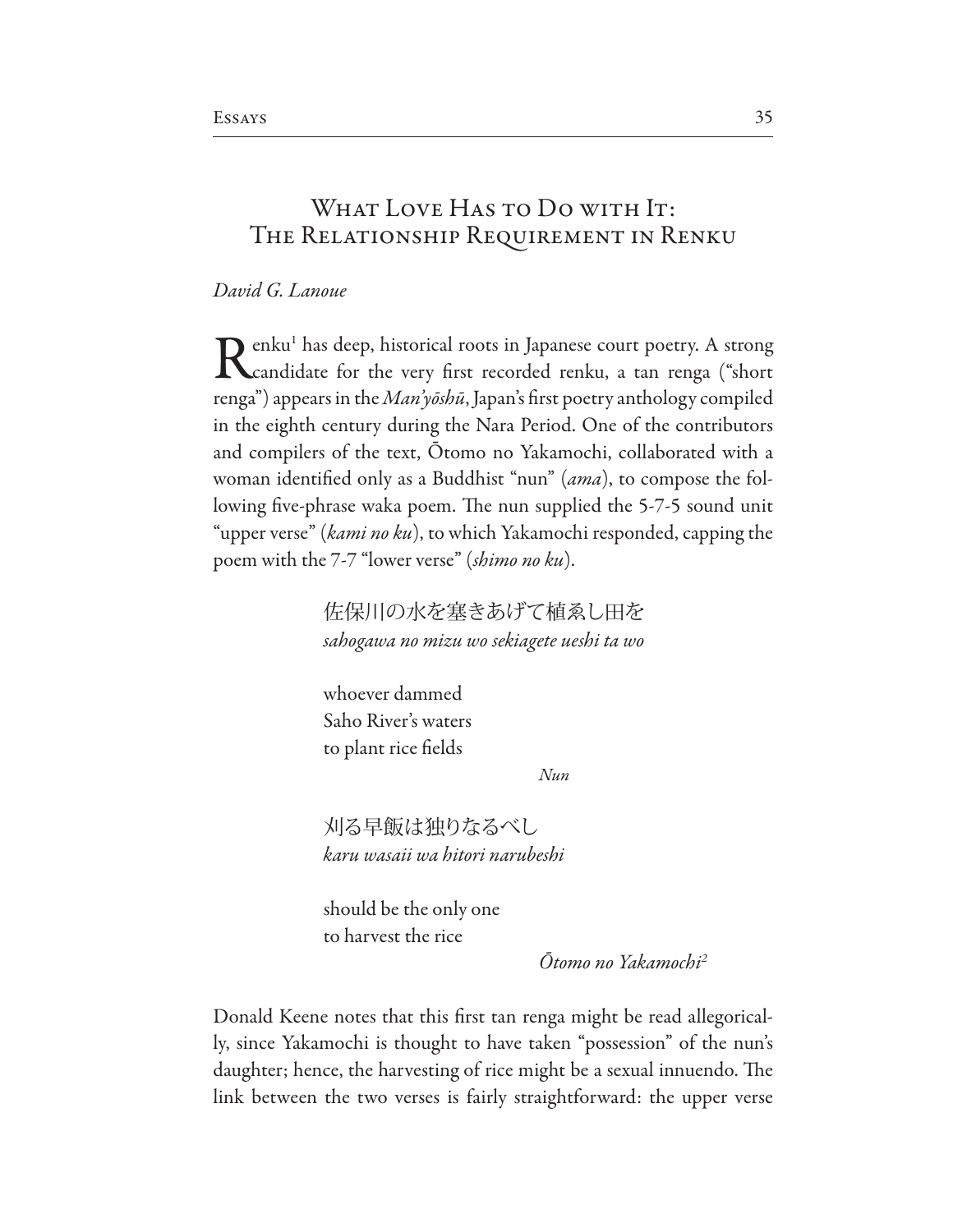depicts the damming of waters for irrigation and the planting of rice; the lower verse imagines a later point in time when that same rice has been harvested. Unremarkable in its content, the poem *is* remarkable in its mode of composition: a collaboration of two people, a woman and a man, creating together.

On the page, as mentioned, this poem looks like a waka (later known as tanka): the most popular short form of verse at the time and for many centuries thereafter. In the Heian Period (794–1185), for example, Lady Murasaki Shikibu includes 795 waka in her *Tale of Genji*. Lovers and would-be lovers often wrote waka as a poetry of courtship: a call-andresponse interchange in which one poet would submit a verse and the other would answer it in kind. Yakamochi and his nun took this spirit of communication-through-poetry to a new level: the composition of a single verse jointly written, thus transforming the 5-7-5 upper verse of a waka into a hokku, and the 7-7 lower verse into what renku tradition would later come to call waki.

From its origin in the efete ambiance of the imperial court in Nara, renku spread over the succeeding centuries to become a popular group activity for merchants, samurai, and, most signifcantly, Buddhist priests—coming to possess an elaborate set of rules but always retaining the obligatory "love verses." To this day the requirement that renku must devote verses to loving relationships remains … but why? Given that renku was shaped by monks who wished to fashion it into a Buddhist ritual for transcending worldly attachments—as Gary L. Ebersole has shown in an important article<sup>3</sup>—does its erotic content remain simply as a useless vestigial appendage of its evolution, or does it continue to play a vital, organic role?

Bashō, the greatest renku master of the Edo period, famously commented, "Once a renku comes off the writing table, it instantly becomes wastepaper." Some people take this statement at face value and assume that Bashō was saying that the only thing that matters in renku is the experience of its making. Once it is "off on the table"-that is, finished-it is worthless. Other readers believe that Bashō was speaking in hyperbole, perhaps applying a heavy dose of Japanese humility in referring to a fnished, exquisite renku as trash. After all, Bashō was a careful editor of the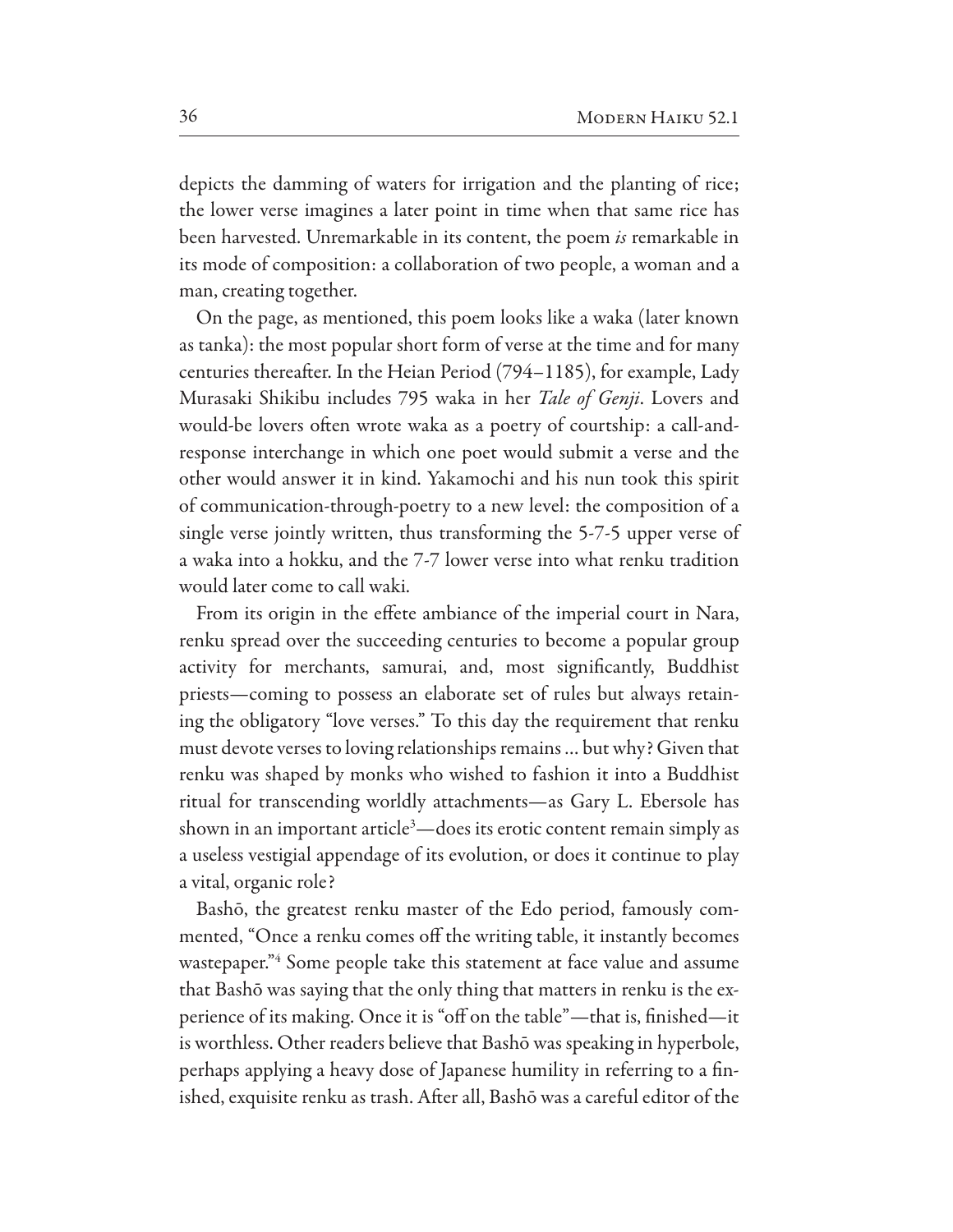renku that he led in the role of *sabaki*; afer the compositional session he would often make corrections to prepare the poem for a wider readership. If the fnished renku was literally "trash," why would he bother with such meticulous polishing? Whether Bashō was being literal or hyperbolic, he clearly felt that the process of making it has more value than the fnal product.

The creation myth in Japan reports that the world emerged from the lovemaking of two divine beings: Izanagi no Mikoto and Izanami no Mikoto. When they conducted the proper mating ceremony successfully (after one false start and the creation of devil offspring), Izanami gave birth to the eight great islands of Japan, and many other island-children were born later. Our world, as the Japanese people understood it in ancient times, was not the product of a solitary Creator. In their cultural imagination, it was born from a divine act of love. A deep lesson embedded in the Izanagi-Izanami myth is that relationship is fruitful beyond calculation. As Shokan Tadashi Kondo has pointed out to me, one reason that love is intrinsic to renku is because, in the ancient Japanese view, love is intrinsic to existence itself. When renku poets collaborate—quieting the clamoring inner voices of ego to hear and welcome the voices of others around the writing table—something similar to the miracle of Izanagi and Izanami occurs. Whatever the number of participating poets, if they stife their individualism and tailor their contributions with sensitivity to all previous verses, generously handing off the poem in good order to the next poet; they are behaving lovingly. Emulating the synergistic power of Izanagi and Izanami, poets link their verses to their companions' previously written ones, producing a dazzling progression of images and ideas that no one of them, working alone, could ever possibly achieve: *our* poem, not *my* poem. Perhaps this feeling of losing one's "self" in a loving, collective effort explains why Bashō favored the writing of renku to its fnished product.

A second Japanese cultural reason that love continues to play an intrinsic role in renku is that love represents an important part of human life, hence it is a necessary part of the Mandala of All Creation that the Buddhist shapers of the form chose as a template to guide its composition. Their goal (as Ebersole shows in the essay alluded to previously) was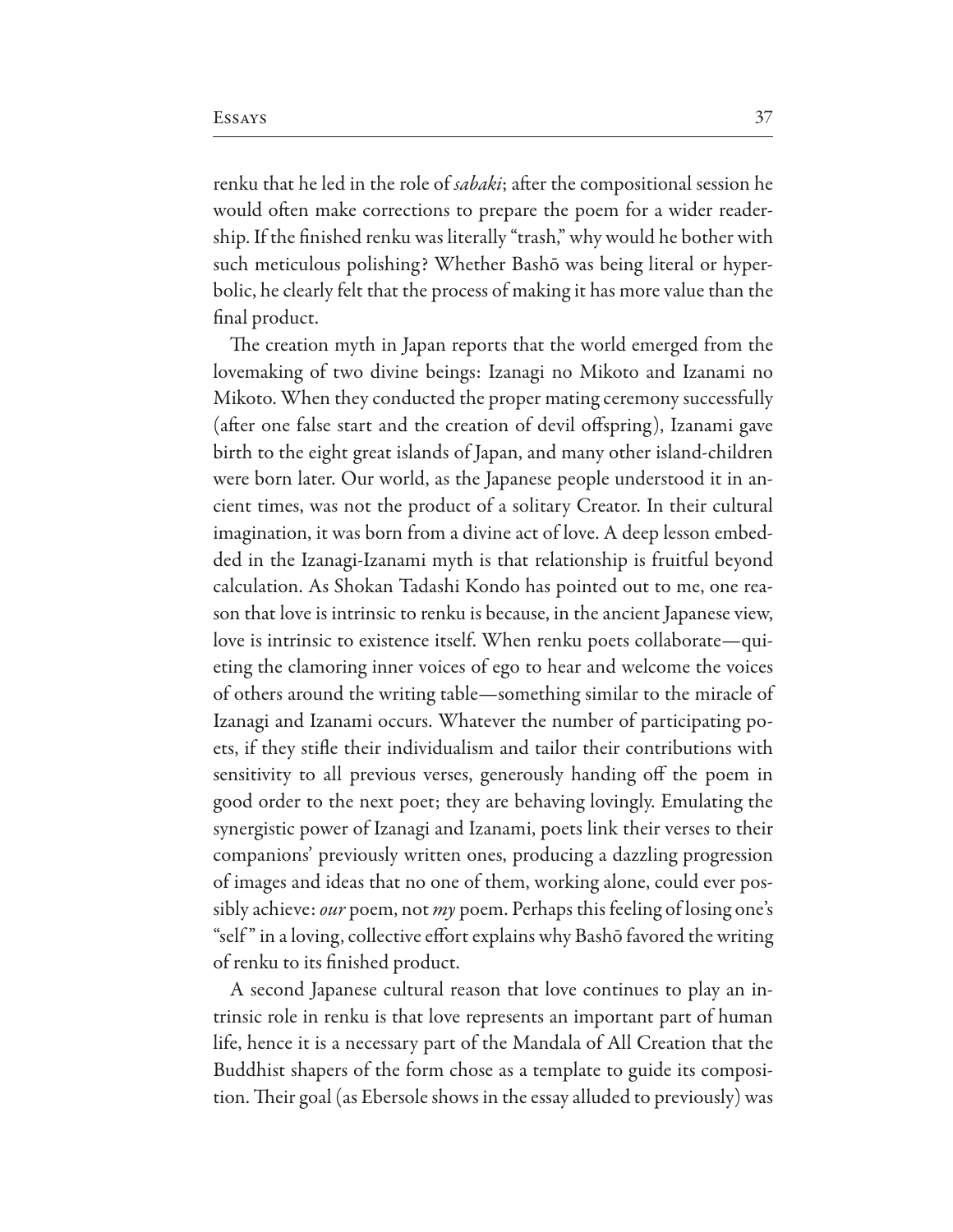to create a poetic ritual by which participants would come to realize the unreality of all selves and all objects of selfsh desire. In their imaginary journey through our complicated and cluttered universe of attachments, the topic of human love in all its aspects—attraction, courtship, sex, marriage, betrayal, divorce, and so on—poses a special challenge to Buddhists en route to enlightenment. Renku seeks to free minds from a world of attachments only by frst plunging those minds deeply *into* that world.

Kobayashi Issa and a friend who wrote under the pen name Kibō composed a thirty-six verse kasen renku entitled, "Jump, Flea!" (*nomi tobe yo*) in the summer of 1819. A love verse by Kibō (verse eleven in the sequence) reads, "a room in Eguchi / for just one night / while a cuckoo sings" (*hitoya kase eguchi no yado no hototogisu*).5 Issa's and Kibō's contemporary audience would have recognized the allusion to a famous Noh play by Zeami, in which a scene taking place in Eguchi includes two characters exchanging songs written by Zeami's father, Kan'ami. A traveler arrives at the riverport town of Eguchi, where he recalls a story about how, long ago in that same place, the poet-monk Saigyō arrived and asked a courtesan for a room for the night. The monk in Zeami's play recites aloud Saigyō's lines, and a passing woman answers him by reciting the courtesan's lines: Kan'ami's so-called "Harlot's Song." Of course, the woman turns out to be the ghost of the long-ago courtesan who, in the original tale, revealed herself to be, in fact, a manifestation of Fūgen Bosatsu—a bodhisattva. In that story, the pleasure boat that she rode miraculously transformed into a marvelous white elephant that lifed her high into the sky, carrying her of to a Buddhist paradise. Issa answers Kibō's allusion-packed love verse with the comically dead pan statement, "it's just a real boat / that's arriving" (*honto no fune wa tsuite s*ō*r*ō). In other words, for Issa, no magical elephant is pulling to shore, offering to carry *him* off into clouds!

Kibō's summer season love verse about a room for one night in Eguchi, substituting a cuckoo for the singing courtesan, evokes traditional Japanese cultural and literary associations between eroticism and the "foating world" of pleasure districts. However, his reference to passionate worldly attachment also carries with it a Buddhist directive to escape such attachment. Like the courtesan of the story who ultimately rejects mundane life and fies away on a magic elephant, insightful readers might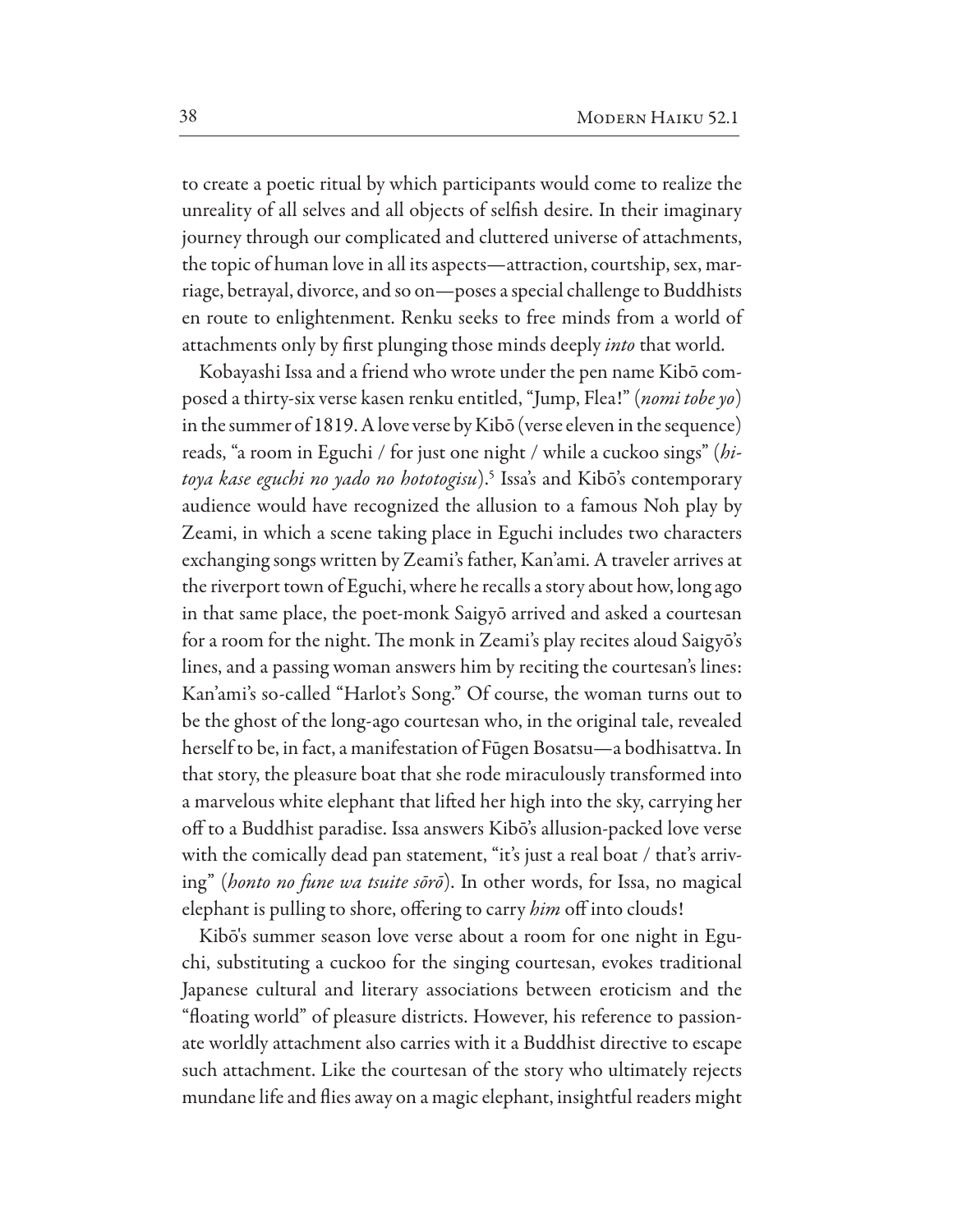recognize that the world of erotic attachment is a world of illusions to be transcended. The ultimate goal of every renku is to break free from illusions and attachments. Kibō's love verse, coupled with Issa's tonguein-cheek response, masterfully foreshadows, and moves the renku a step closer to, its climax of blossoms and enlightenment. Love verses remain essential in renku not just because they were present in its earliest form, but more importantly because they contribute to a ritual of contemplating human attachments in order to, ultimately, let go of them and attain enlightenment.

My own experiences in writing renku alongside Japanese poets have allowed me to begin to understand the importance of, and to appreciate the evolving content of, contemporary love verses. On July 24, 2018, I participated in a bilingual Japanese-English, twenty-verse nijūin renku held at Uematsu Cottage in Susono, Japan, in the foothills of Mount Fuji. Shokan Tadashi Kondo served as our *sabaki*. Two of the love verses of that renku, which we presented the next day to the appreciative mayor of Susono at City Hall, illustrate the range of vision with which contemporary poets of Japan are imagining love these days. A male participant, writing under the pen name, Sano, offered, for verse nine:

> 広小路うわさの人に身をやつし *hirok*ō*ji uwasa no hito ni mi wo yatsushi*

on Hirokoji Street [i.e., Main Street] the infamous woman incognito

"Infamous woman" is my translation of the more literal, "gossiped-about woman" (*uwasa no onna*). In his verse Shōichi taps into the deep roots of Japanese love poetry, evoking a world of exotic courtesans who were shunned and gossiped about by "respectable" women.

A female poet writing under the name Yōko followed Shōichi's verse with this one: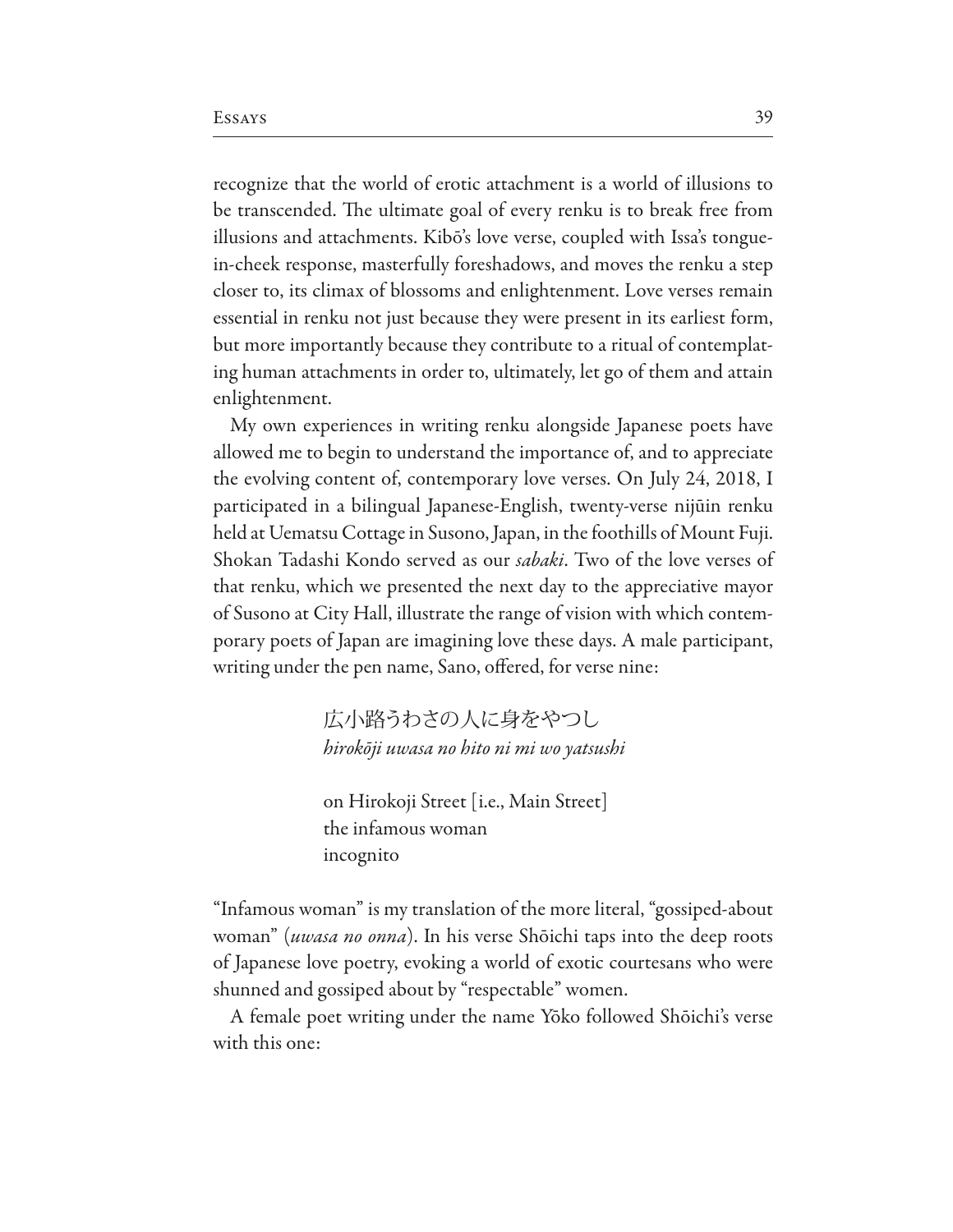リングの石をこっそりと替え *ringu no ishi wo kossori to kae*

secretly changing the stone in the ring

The theme remains love, but the focus shifts from public gossip to the private thoughts of (I presume) a wife. Yōko follows the image of a harlotin-disguise with that of a housewife whose behavior at a jeweler's shop is equally clandestine. And though readers are invited into this private moment to observe the switching of ring stones, we are not told the reason. Has the woman incurred a debt and now must sell the diamond, substituting it with cubic zirconium? Has their marriage soured so much that the stone of the wedding ring now, for the wife, is just a rock, easily substituted with other, cheaper rocks? Has the husband perhaps been spending too much time on Hirokoji Street with a certain notorious woman? Because Yōko, following Japanese haikai tradition, leaves so much unsaid—yet so much implied—the reader must contemplate what this scene might fully mean.

Yōko's image of secretly changing the stone of a ring has personal, psychological depth. Renku today, especially its love verses, provides an interesting vehicle of Japanese poetic culture in which women and men have equal opportunity to contribute, equal opportunity to translate the urgencies of sex and attachment into poetic statements, and equal opportunity to learn from each other. If renku is a multi-voiced refection of the universe, the increased participation of women in contemporary times can realize the aesthetic and spiritual goals of the form better than ever. Women poets have become the leaders of important renku circles in Kyoto and Tokyo. The vital female presence and female voices around renku tables today position linked verse to challenge Japanese patriarchy. Contemporary renku is a unique testing lab of gender equality in verse.

In many renku sessions in which I have participated in Japan, this insight has been borne out. For example, in an earlier session held by the same group of poets in Susono, this one on July 27, 2017, a male poet, Kenji, contributed the following love verse at position six: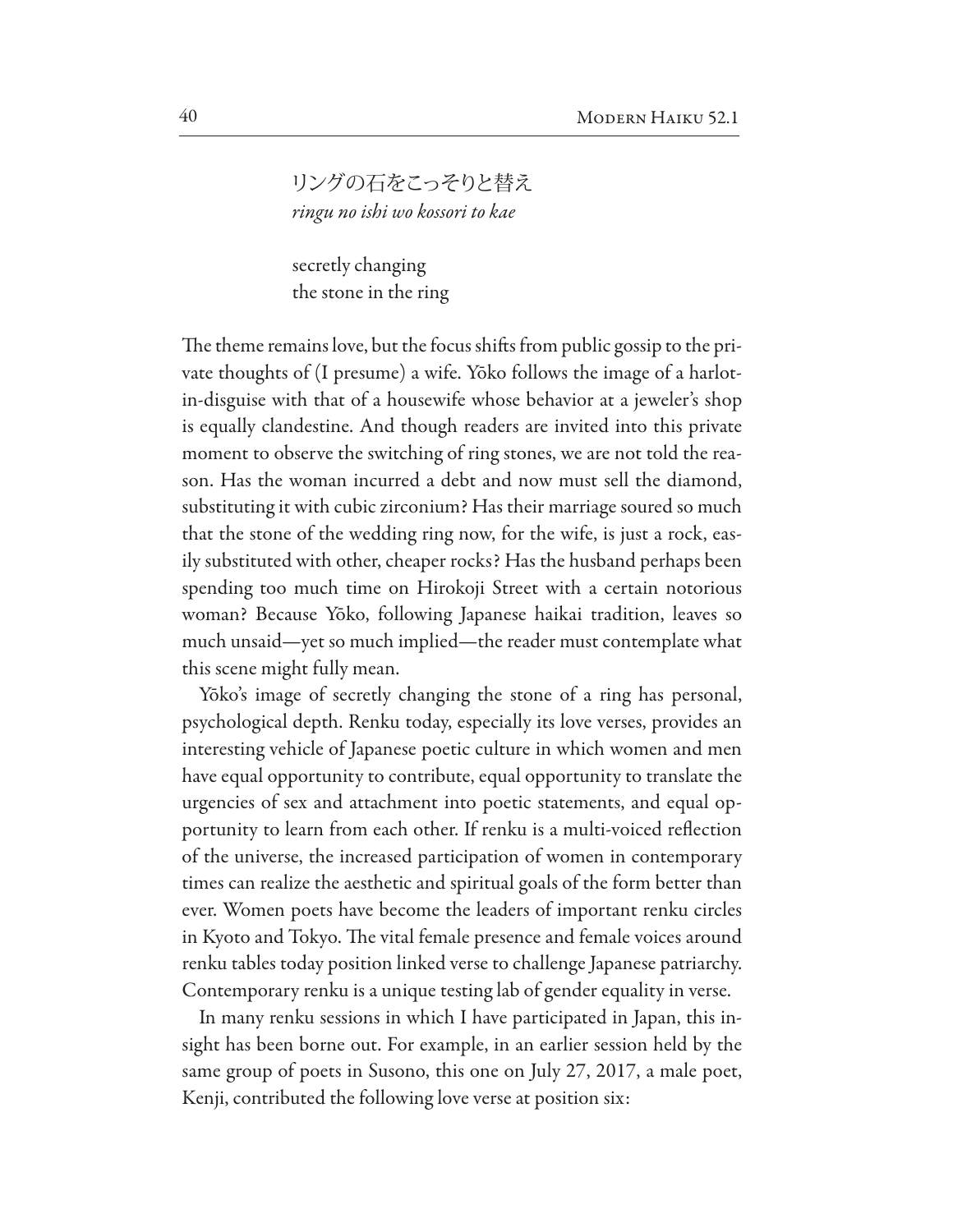## アリスの恋は薄野の中 *arisu no koi wa susuki no no naka*

Alice's love affair among the plume grasses

The verse is an iconoclastic allusion to the young and innocent Alice of Wonderland, who now, surprisingly, is depicted as having sex among tall, swaying grasses. Kenji chose to evoke a scene of physical lovemaking. A female poet, Masako, followed his image with a verse that our *sabaki* again Shokan Tadashi Kondo—immediately accepted:

> 短冊に再会願う星祭 *tanzaku ni saikai negau hoshi matsuri*

on the poem card a wish to meet again star festival

Masako moves the renku from a physical image of sex in the grass to a more nuanced, introspective revelation of a lover's heart. The star festival is Tanabata: the one night of the year (Seventh Month, seventh day) in which a celestial couple, separated by Heaven's River (the Milky Way), can cross over and be together. The person (I picture a woman) who writes on the poem card expresses a hope to do with her lover what the lover-stars above do once a year: "meet again." Masako's verse, moving forward past an erotic moment, deepens its feeling and demonstrates that loving relationships can entail more than momentary passion. They can reach longingly for a future … but will that future be attained? Due to the fast, forward-moving pace of renku, this question is moot. The poem rushes onward through a kaleidoscope of experiences, leaving love and hopes for a "happily ever after" ending fade from memory as it proceeds on its way to its preordained conclusion of blossoms and enlightenment.

Blossoms became associated with enlightenment for the Buddhists of Japan and elsewhere because they are fragile and impermanent. At the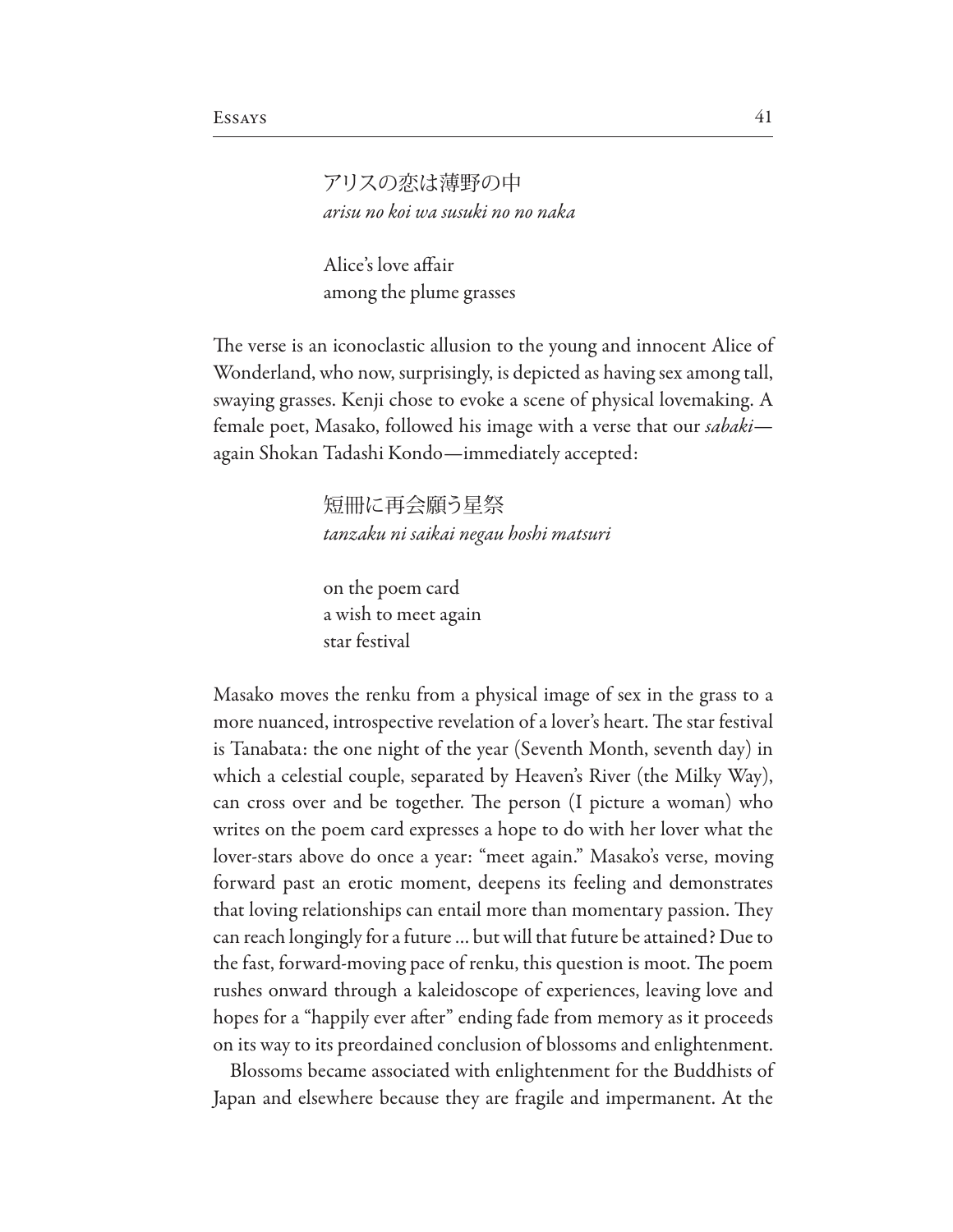very peak of their beauty they are already dying, hence serving as a living symbol for a universe to be appreciated but never clung to. As a poetic ritual designed by monks, renku continues to invite its participants to take an imaginary tour of human experience that encourages a deep realization of the transitory nature of people and things, while at the same time helping those participants to relinquish attachment to such.

Many, if not most, contemporary poets of renku in Japan and around the world are not consciously aware of its Buddhist origins or its deep, ritualistic structure. However, if they faithfully follow its rules and adopt its spirit—if they surrender ego-control to journey in their imaginations, side-by-side with fellow poets, through a world of experience, arriving ultimately at a revelation of blossoms and an inefable sense of peace—they are having a Buddhist experience whether or not they recognize or label it as such. Human love and desire have always been, and remain, essential to renku as a ritual of detachment, because in human life, love and desire are often the strongest attachments of all.

### POSTSCRIPT

Writing this essay during my coronavirus self-quarantine—during which time I have participated in several renku via Skype with friends in Japan and Bulgaria—I'm struck by how linked verse by means of Internet connection tools and social media remains an experience of human connection, togetherness, and loving compassion. I highly recommend it, pandemic or not!

#### **NOTES**

<sup>1</sup> Renku is the preferred term today for the linked verse form known first as renga and later as haikai no renga.

<sup>2</sup> My translation of Poem 1635 of the Man'yōshū, reprinted in Donald Keene, "The Comic Tradition in Renga," John W. Hall & Toyoda Takeshi, Eds., Japan in the Muromachi Age (Berkeley & Los Angeles: University of California Press, 1977) 241-77; qtd. on p. 244. Keene favors this as the first renga because the two contributions make a single poem (243-44); some Japanese poets trace the origins of linked